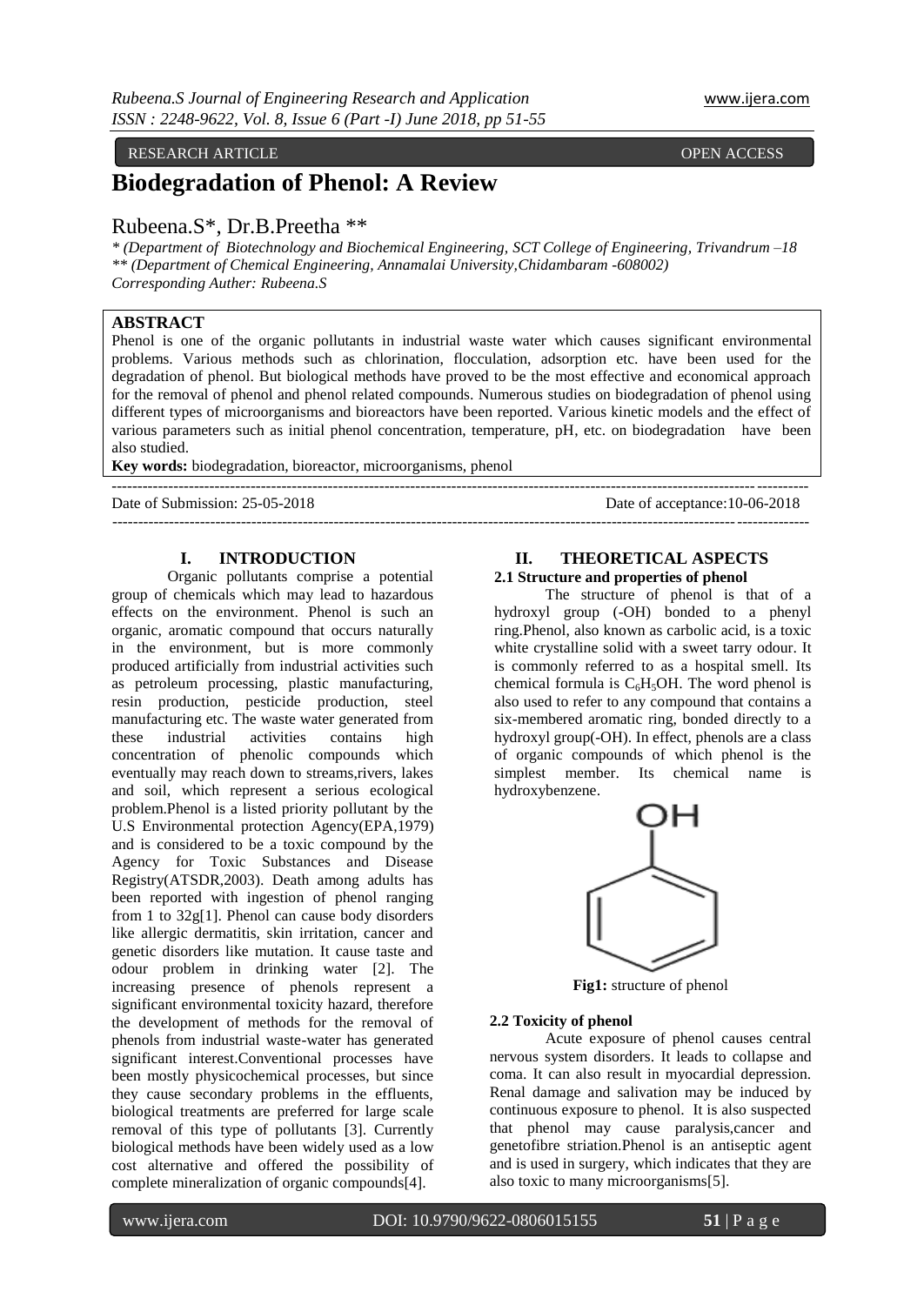### **2.3 Industrial production of phenol**

Phenol can be made from the partial oxidation of benzene, by the reduction of benzoic acid by the cumene process, or by the Raschig-Hooker process. It can also be found as a product of coal oxidation.

# **2.4 Uses of phenol**

Phenol has antiseptic properties. It is also the active ingredient in some oral analgesics such as chloraseptic spray. It is used in the production of drugs, herbicides and synthetic resins.

## **2.5 Technologies for phenol degradation**

The probable technologies for the treatment of waste water containing phenol and thiocyanate include chlorination, ozonation, adsorption, flocculation and biological treatment. The physicochemical methods have the inherent draw backs due to the tendency of formation of secondary toxic materials such as cyanates,chlorinated phenols,hydrocarbons etc. Moreover these techniques have been found to be very expensive due to large consumption of chemicals.

Important biological methods like activated sludge,trickling filter, oxidation ponds,lagoons etc have been employed for the treatment of phenolic waste water with various efficiencies depending upon the operating process variables like temperature,pH,dissolved oxygen and nutrients containing nitrogen, phosphorous and minerals[6].

# **III. BIODEGRADATION OF PHENOL**

# 3.1 **Microorganisms and enzymes involved in phenol biodegradation**

Degradation of phenol occurs as a result of the activity of a large number of microorganisms including bacteria, fungi and actinomycetes. Bacterial species include Bacillus sp, Pseudomonas sp, Acinetobacter sp, Achromobacter sp etc. Fungi share a significant part in the recycling of aromatic compounds in the biosphere and several studies have shown that diverse fungi are capable of phenols mineralization[7].Fusarium sp, Streptomyces sp, Phanerocheate chrysogenum,Corious versicolor, Ralstonia sp etc. proved to be efficient fungal groups in phenol biodegradation[5]. V.Arutchelvan et al(2006) studied the biodegradation of phenol using the pure culture of Bacillus brevis. The bacterial strain was isolated from phenol-formaldehyde resin manufacturing industrial waste water.Harrison et al(2004) studied the biodegradation of phenol,ocresol,m-cresol and p-cresol by indigenous soil fungi in soil contaminated with cresoate. Seven non-basidiomycetic fungi were isolated. Maria Kopytko et al (2008) studied the biodegradation of potential of phenol in industrial waste water from an oil field. E.S.Shumkova et al(2009) studied the phenol degradation by Rhodococcus opacus 1G strain. This strain was isolated from petroleum contaminated soils. Dajun et al (2018) studied the biodegradation of phenol by Pleurotus laccase in the direct current electric field.Guruswamy Annadurai et al(2002) investigated the biodegradation potential of phenol using mixed liquors of Pseudomonas putida ATCC 31800 and activated sludge.

There are reports on many microorganisms capable of degrading phenol through the action of variety of enzymes. These enzymes may include oxygenases, hydroxylases, peroxidases, tyrosinases and oxidases. Oxygenases include monoxygenases and dioxygenases[5].

### **3.2 Mechanisms of phenol biodegradation**

In microbial degradation of phenol under aerobic conditions, the degradation is initiated by oxygenation in which the aromatic ring is initially monohydroxylated by a monoxygenase called phenol hydroxylase, at a position ortho to the preexisting hydroxyl group to form catechol. This is the main intermediate resulting from metabolism of phenol by different microbial strains. Depending up on the type of strain, the catechol then undergoes a ring cleavage which can occur either at the ortho position thus initiating the orthopathway that leads to the formation of succinyl Co A and acetyl CoA at the meta position, thus initiating the meta pathway that leads to the formation of pyruvate and acetaldehyde [1]. Anaerobically the aromatic ring is not oxidized, but reduced. The key intermediate in this pathway is cyclohexanone[14].

**Table 1:** Microorganisms Involved in the Biodegradation of Phenolic Compounds

| Si No:               | Type of phenoli related microorganisms<br>compounds |                              | Reference                                                                                                                                                                                               |  |
|----------------------|-----------------------------------------------------|------------------------------|---------------------------------------------------------------------------------------------------------------------------------------------------------------------------------------------------------|--|
| 1                    | Phenol                                              | Pseudomonas finorescence     | I                                                                                                                                                                                                       |  |
| ž                    | Phenol                                              | Bacillus brevis              | J                                                                                                                                                                                                       |  |
| ĵ                    | Phenol                                              | Pseudomonas su               | H                                                                                                                                                                                                       |  |
| $\ddot{\phantom{1}}$ | Phenol                                              | Candida tropicalis           | $[!]% \centering \includegraphics[width=1.8\textwidth]{Figures/PQ11.png} \caption{The 3D (blue) and the 4D (blue) are shown in the left and right. The 4D (blue) is shown in the right.} \label{fig:1}$ |  |
| 5                    | Phenol                                              | Pseudomonas putida           | 1161                                                                                                                                                                                                    |  |
| $\bar{\mathfrak{b}}$ | Phenol                                              | Transtes versicolor          | m                                                                                                                                                                                                       |  |
| ĩ                    | Phenol & p-cresol                                   | Scedosporium apisspermam     | [18]                                                                                                                                                                                                    |  |
| ţ                    | Phenol & m-cresal                                   | Mixed microbial culture      | 闅                                                                                                                                                                                                       |  |
| ŷ                    | Phenol & cresol                                     | Aspergillus awamoni          | 闅                                                                                                                                                                                                       |  |
| 10                   | possi                                               | Aspergilus funigatus         | [20]                                                                                                                                                                                                    |  |
| II.                  | 4-etivi phenol                                      | Asperallus funigatus         | m,                                                                                                                                                                                                      |  |
| 12                   | Phenol                                              | Candida tropicalis NCIM 3556 | 朗                                                                                                                                                                                                       |  |
| B.                   | Phenol & alkyl phenols                              | Mixed culture                | 閞                                                                                                                                                                                                       |  |
| $\frac{11}{2}$       | n-cresal                                            | Mixed microbial culture      | [b]                                                                                                                                                                                                     |  |
| 15                   | Phenol                                              | Aspergilus funigatus         | 闠                                                                                                                                                                                                       |  |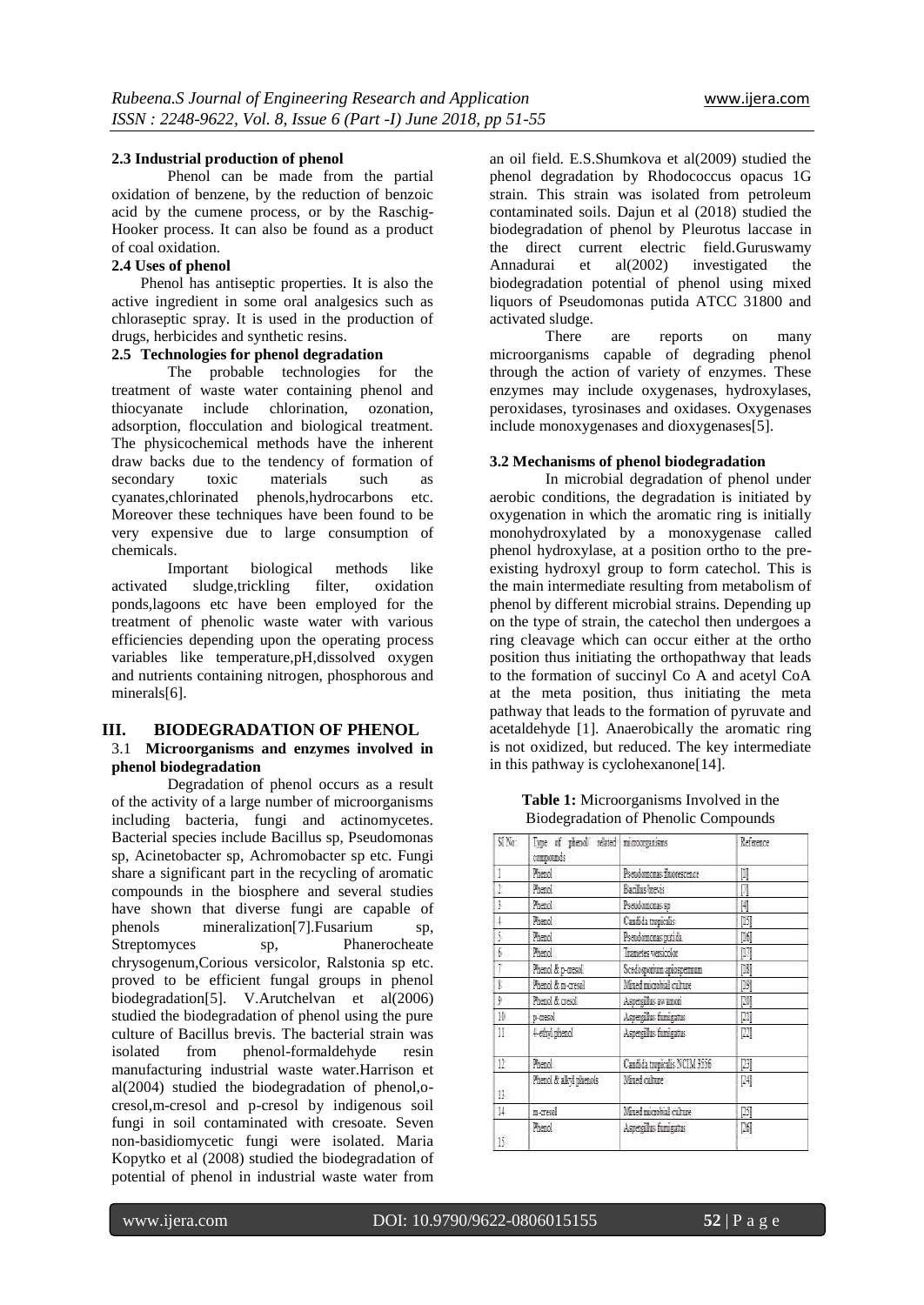|            | SINo: Type of phenol related Enzymes<br>compounds |                                                          | Reference<br>p, |
|------------|---------------------------------------------------|----------------------------------------------------------|-----------------|
| L          | Phenol                                            | Phenol Indooxylase                                       |                 |
| 3.         | Phend                                             | Lancase:                                                 | [28]            |
| ţ          | Patrol                                            | Laccase, polyphenol coidase                              | ŢМ              |
| $\ddagger$ | pCressi                                           | Methyl hydroxylase                                       |                 |
| ţ.         | Phend                                             | Phenol Invelopmentase, Catecholl,2- [29]<br>dimveenase   |                 |
| 6          | Panol                                             | Lanzae                                                   | [30]            |
| 7          | 4-ethyl pheasi                                    | Methylene hydroxylase                                    | [2]             |
| ß.         | Phenol                                            | Phenol hydroxylase                                       | [31]            |
| ŷ.         | Read                                              | Catecholl_2-dioxygenase, Catecholl_3- [11]<br>dimygenase |                 |
| 10         | Phenol                                            | Laccase, polyphenol onidase                              | m               |

### **3.3 Effect of various factors on biodegradation of phenol**

There are various factors which affect the biodegradation of phenolic compounds.V.Arutchelvan et al (2006) studied the effect of initial phenol concentration, temperature, pH, inoculum size, addition of co-substrate were studied. Biodegradation of phenol was maximum at pH 8.0, 5%v/v of inoculum size and without any co-substrate. Mailin Mission & Firdausi Razali(2007) investigated the performance of two types of inert supports namely bioceramic and sponge to immobilize a locally isolated phenol degrader Pseudomonas sp in a packed column in repeated batch culture. Complete phenol removal was obtained between 250-1000ppm.

## **3.4 Bioreactors used in phenol biodegradation**

G.Venkat Reddy et al(2006) carried out mass transfer studies on biodegradation of phenolic waste water in draft tube fluidized bed reactor.The mass transfer coefficient for transport of phenol from the bulk phase to the solid particle has been measured experimentally. The mass transfer coefficient for phenol was varied between 0.06 and  $0.24x10<sup>5</sup>$  m/s. PichiahSaravanan et al(2008) carried out a comparative study on the performance of batch stirred tank bioreactor and internal air lift bioreactor in degrading phenol using Pseudomonas spp.BSTR took a maximum of 8 days to degrade phenol completely with maximum initial concentration of  $400$  mgl<sup>-1</sup>; whereas ILALR took only 47 h to degrade phenol with a maximum initial concentration of 66 mgl-1.I.Alemzadeh et al (2002) carried out phenol biodegradation by rotating biological contactor. The impact of major process and operating variables such as input hydraulic loading,input COD loading and temperature of waste water on the total removal efficiency of the system were examined.

# **3.5 Kinetics of phenol biodegradation**

A variety of kinetic substrate utilization and inhibition models have been used to describe

the dynamics of microbial growth on phenol. Of these various models, the Monod and Andrew (Haldane) equations has been extensively used to describe phenol biodegradation. The Monod and Haldane equations are based on the specific growth rate, but may also be related to the specific substrate consumption rate[1].S.E.Agarry et al (2007) estimated kinetic parameters under substrate limitation using mixed culture containing Pseudomonas fluorescence and Pseudomonas aeruginisa isolated from an oil polluted area in Niger-Delta regions of Nigeria. It fit best for Teisser kinetic inhibition model. M.Rigo and R.M. Alegra(2004) determined the kinetic parameters of phenol biodegradation in a batch reactor. Candida tropicalis was found to be capable of growth on a medium with 1g/l phenol. Haldane equation was found to be fit to the experimental data. V. Vijayagopal and T.Viruthagiri(2005) aimed to determine the kinetics of phenol biodegradation by measuring the biomass growth rate and phenol concentration as a function of time in a batch reactor. Kinetic constants were determined using Haldane equation.

| S<br>Šτ | Authoric Year                                   | Моторовка                             | <b>Leader</b>              | Parameters studied   Model ased                                                                         |                |
|---------|-------------------------------------------------|---------------------------------------|----------------------------|---------------------------------------------------------------------------------------------------------|----------------|
|         | KBashyondryy et al Pendonese puide Bath<br>1905 | MOC1194                               |                            | při, temperature , Michaelis-Mesten<br>ana shtute inetis<br>concentration particl<br>e size odl loading |                |
|         | Kno-Ling He et al 2009                          | Caree Jacerim Batch<br>sill.          |                            | habitat<br>contratas pr.<br>emperature                                                                  | Hiday.         |
|         | Ivanlia Stoilova et al 2006                     | Aqendas avanci Batti<br>观虹 311        |                            | Incidentine                                                                                             | <b>Hiday</b>   |
|         | Arisier Konse et al. 2015                       | Rendoments Perida Ratch<br>MOC1194    |                            | hidd.<br>conceptator                                                                                    | thenel Haldane |
| î       | G Verkat Reddy et al 306                        | Pseudommas punkti Draft<br>WITH YES." | finitively had conditioned | trie Vos                                                                                                | trade Marad    |

**Table 3**: Biodegradation of phenol

# **IV. CONCLUSION**

Biodegradation of phenolic compounds by microorganisms is an efficient, economically feasible and environmental friendly technology. A variety of microorganisms have proventheir ability to degrade phenol and phenol related compounds. Several models have been proposed to study the kinetics of phenol biodegradation. The Monod and Haldane model are the most commonly used kinetic models.

#### **REFERENCES**

- [1]. S.E.Agarry, B.O. Solomon, Kinetics of batch microbial degradation of phenols by indigenous Pseudomonas fluorescence, International Journal of Environmental Science Technology 5,2,2008,223- 232.
- [2]. Gurusamy Annadurai, Lai Yi Ling, Jiunn-Fwu Lee, Statistical optimization of medium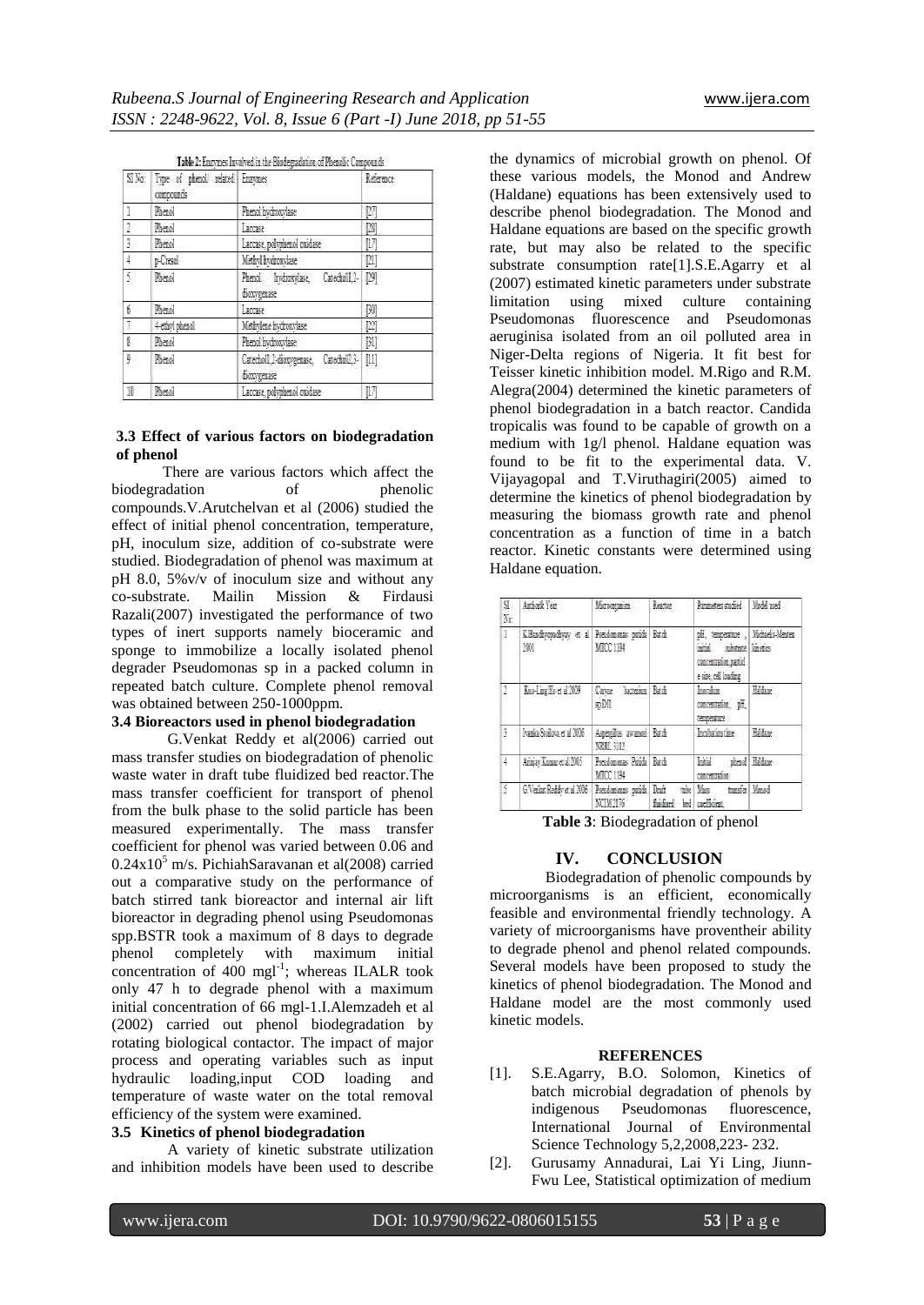components and growth conditions by response surface methodology to enhance phenol degradation by Pseudomonas putida, Journal of Hazardous Materials, 151,2008,171-178

- [3]. B. Marrot, A. Barrios Martinez, P. Moulin, N. Roche, Biodegradation of high phenol concentration by activated sludge in an immersed membrane bioreactor, Biochemical Engineering Journal, 30 ,2006, 174 - 183.
- [4]. Mailin Misson & Firdausi Razali, Immobilizatin of phenol degrader Pseudomonas sp in repeated batch culture using bioceramic and sponge as support materials, Journal of Technology ,46 ,F ,2007,51 - 59.
- [5]. .C.Indu Nair,K.Jayachandran, ShankarShashidar, Biodegradation of Phenol, African Journal of Biotechnology,7,25,2008,4951-4958.
- [6]. K.Bandhyo Padhyay, D.Das, P.Bhattacharyya, B.R.Maiti, Reaction engineering studies on biodegradation of phenol by Pseudomonas putida MTCC 1194 immobilized on calcium alginate, Biochemical Engineering Journal 8,2001, 179 - 186.
- [7]. Taghreed Al-Khalid and Muftah.H.El-Naas,Aerobic Biodegradation of Phenols:A Comprehensive
- [8]. V.Arutchelvan, V.Kanakasabai, R.Elangovan, S.Nagarajan, V.Muralikrishnan, Kinetics of high strength phenol degradation using Bacillus brevis, Journal of Hazardous Materials B129, 2006,  $216 - 222$
- [9]. Harrison Ifeanyichukwu Atagana, Biodegradation of phenol, o-cresol, m-cresol and p-cresol by indigenous soil fungi in soil contaminated with creosote, World Journal of Microbiology & Biotechnology 20, 2004, 851-858
- [10]. Maria Kopytko, Luz Adriana Puentes Jacome, Alternative for Phenol Biodegradation of Contaminated waste waters using an adapted bacterial biofilm layer , Rudarsko-geolosko-naftni zbornik ,20, 2008, 71-82
- [11]. E.S.Shumkova, I.P.Solyanikova, E.G.Plotnikova, and L.A. Golovleva, Phenol degradation by Rhodococcus opacus strains 1G, Applied Biochemistry and Microbiology,45 ,1,2009, 43 - 49.
- [12]. Dajun Ren, Xiaoyong He, Chunxing Wang, Shuqing Zhang, Biodegradation of phenol by Pleurotus laccase in the direct current

electric field,Biomedical Research 2018, Special Issue: S349-S351

- [13]. Gurusamy Annadurai,Ruey-Shin Junag, Duu-Jong Lee, Microbiological degradation of phenol using mixed liquors of Pseudomonas putida and cultivated sludge, Waste Management 22,2002, 703-710
- [14]. M.Rigo, R.M.Alegre, Isolation and selection of phenol degrading microorganisms from Industrial waste water and kinetics of the biodegradation, Folia Microbiol,49,1,2004,41-45
- [15]. Nora Ruiz Ordaz, Juan carlos Ruiz Langunez, Jose Humberto castonon - Gonzalez, Eli zabeth Hernandez - Manzano, Eliseo Cristiani -Urbina, and Juvencio Galindez - mayer, Phenol biodegradation using a repeated batch culture of Candida tropicalis in a multistage bubble colum, Revista Latinoamericana de Microbiologia 43 ,2001,19 -25.
- [16]. Zumriye Aksu and Gultae Bulbul, Investigation of the combined effects of external mass transfer and biodegradation rates on phenol removal using immobilized P.putida in a packed bed column reactor, Enzyme and microbial Technology,22,1998,397-403
- [17]. C.Udayasoorian and P.C.Prabhu, Biodegradation of phenols by lignolytic fungus Trametes versicolor, Journal of Biological Science, 5,6,2005,824-827
- [18]. M. caluben and S.Schmidt, Biodegradation of Phenol and p-cresol by the hyphomycete Scedosporium apiospermum, Res.Microbiol 149,1998,39-46
- [19]. Pichiah Saravanan, K. Pakshirajan, Prabirkumar Saha , kinetics of phenol and m-cresol biodegradation by an indigenous mixed microbial culture isolated from a sewage treatment plant, Journal of Environmental Sciences 20,2008, 1508-1513
- [20]. Hyusein Yemendzhiev, Maria Geviginova, Plamena Zlateva, Ivanka Stoilova, Albert Krastanov and Zlatka Alexieva,Phenol and cresol mixture degradation by Aspergillus awamori strain: Biochemical and kinetic substrate interactions, Proceedings of ECOpole 2,1,2008,153-159
- [21]. Kerina. H. Jones, Peter W Trudgill and David. J Hopper, metabolism of p-cresol by the fungus Aspergillus fumigatus, Applied and Environmental Microbiology 594,4 ,1993, 1125 - 1130.
- [22]. Kerina. H. Jones, Peter W Trudgill and David. J Hopper, 4-Ethyl phenol metabolism by Aspergillus fumigatus, Applied and